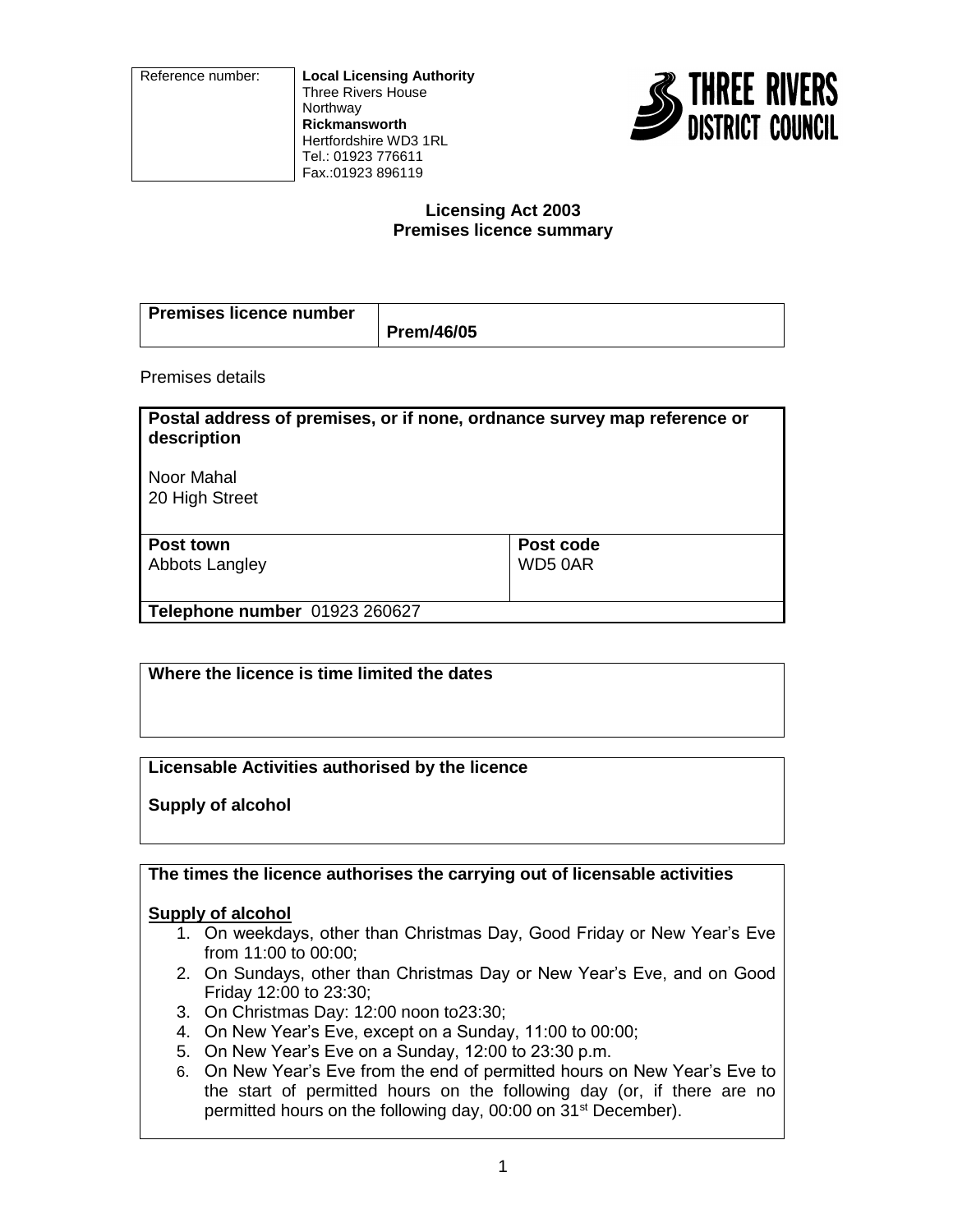### **Where the licence authorises supplies of alcohol whether these are on and/or off supplies**

On Supplies

### **Name, (registered) address of holder of premises licence**

The Noor Mahal Restaurant Ltd. 20 High Street Abbots Langley **Hertfordshire** WD5 0AR

## **Registered number of holder, for example company number, charity number (where applicable)**

Registered Company No. 08849307

## **Name of designated premises supervisor where the premises licence authorises the supply of alcohol**

Mr Imran Ali

**State whether access to the premises by children is restricted or prohibited**

Restricted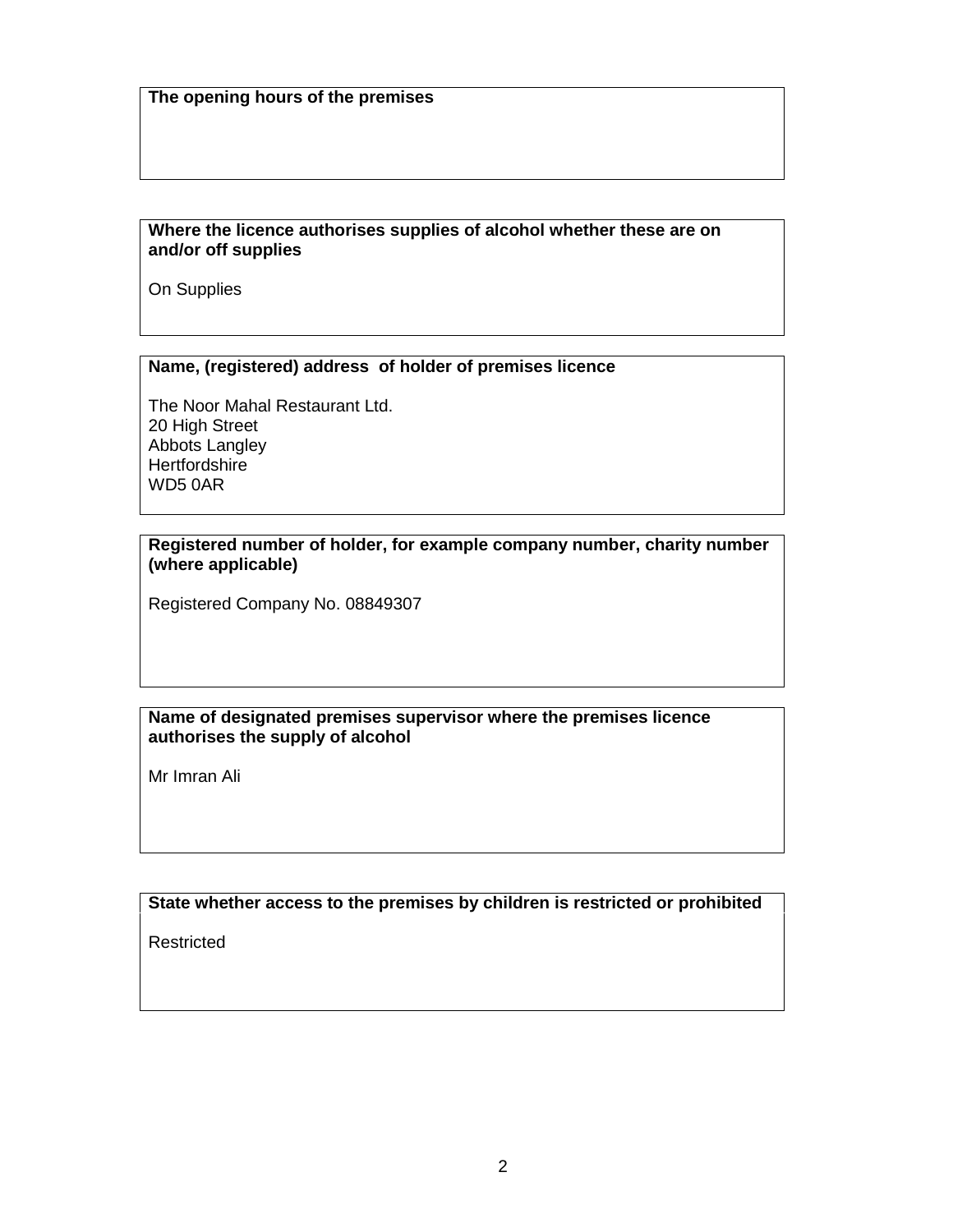# **Annex 1 - Mandatory conditions**

- 1. No supply of alcohol shall be made under this Premises Licence at a time:
	- (a) when there is no designated premises supervisor in respect of the Premises Licence.
	- (b) when the designated premises supervisor does not hold a personal licence or his or her personal licence is suspended.
- 2. Every supply of alcohol under the Premises Licence shall be made or authorised by a person who holds a personal licence.

# **New Additional Mandatory Licensing Conditions**

**As a result of The Licensing Act (Mandatory Conditions) Order 2014 and The Licensing Act 2003 (Mandatory Licensing Conditions) (Amendment) Order 2014, as from 28th May 2014 and 1st October 2014 new additional mandatory conditions now apply to all premises including clubs. These conditions replace the additional mandatory conditions introduced by the Policing and Crime Act 2009 and are listed below:**

- 1. A relevant person shall ensure that no alcohol is sold or supplied for consumption on or off the premises for a price which is less than the permitted price.
- 2 (1) The responsible person must ensure that staff on relevant premises do not carry out, arrange or participate in any irresponsible promotions in relation to the premises.
	- (2) In this paragraph, an irresponsible promotion means any one or more of the following activities, or substantially similar activities, carried on for the purpose of encouraging the sale or supply of alcohol for consumption on the premises—
		- (a) games or other activities which require or encourage, or are designed to require or encourage, individuals to—
			- (i) drink a quantity of alcohol within a time limit (other than to drink alcohol sold or supplied on the premises before the cessation of the period in which the responsible person is authorised to sell or supply alcohol), or
			- (ii) drink as much alcohol as possible (whether within a time limit or otherwise);
		- (b) provision of unlimited or unspecified quantities of alcohol free or for a fixed or discounted fee to the public or to a group defined by a particular characteristic in a manner which carries a significant risk of undermining a licensing objective;
		- (c) provision of free or discounted alcohol or any other thing as a prize to encourage or reward the purchase and consumption of alcohol over a period of 24 hours or less in a manner which carries a significant risk of undermining a licensing objective;
		- (d) selling or supplying alcohol in association with promotional posters or flyers on, or in the vicinity of, the premises which can reasonably be considered to condone, encourage or glamorise anti-social behaviour or to refer to the effects of drunkenness in any favourable manner;
		- (e) dispensing alcohol directly by one person into the mouth of another (other than where that other person is unable to drink without assistance by reason of disability).
- 3. The responsible person must ensure that free potable water is provided on request to customers where it is reasonably available.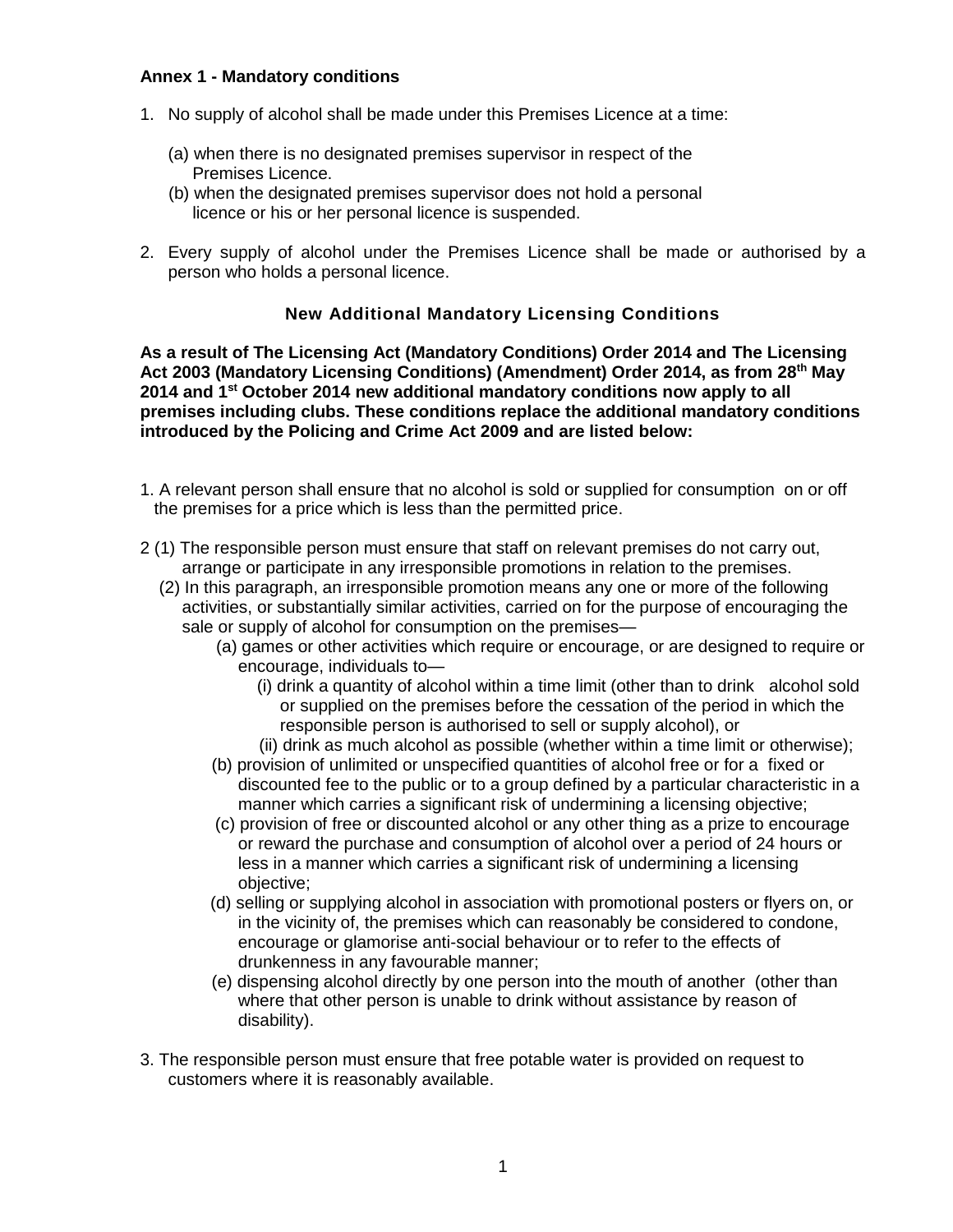- 4.(1) The premises licence holder or club premises certificate holder must ensure that an age verification policy is adopted in respect of the premises in relation to the sale or supply of alcohol.
	- (2) The designated premises supervisor in relation to the premises licence must ensure that the supply of alcohol at the premises is carried on in accordance with the age verification policy.
	- (3) The policy must require individuals who appear to the responsible person to be under 18 years of age (or such older age as may be specified in the policy) to produce on request, before being served alcohol, identification bearing their photograph, date of birth and either—
		- (a) a holographic mark, or
		- (b) an ultraviolet feature.
- 5. The responsible person must ensure that—
	- (a) where any of the following alcoholic drinks is sold or supplied for consumption on the premises (other than alcoholic drinks sold or supplied having been made up in advance ready for sale or supply in a securely closed container) it is available to customers in the following measures—
		- (i) beer or cider: ½ pint;
		- (ii) gin, rum, vodka or whisky: 25 ml or 35 ml; and
		- (iii) still wine in a glass: 125 ml;
	- (b) these measures are displayed in a menu, price list or other printed material which is available to customers on the premises; and

 (c) where a customer does not in relation to a sale of alcohol specify the quantity of alcohol to be sold, the customer is made aware that these measures are available."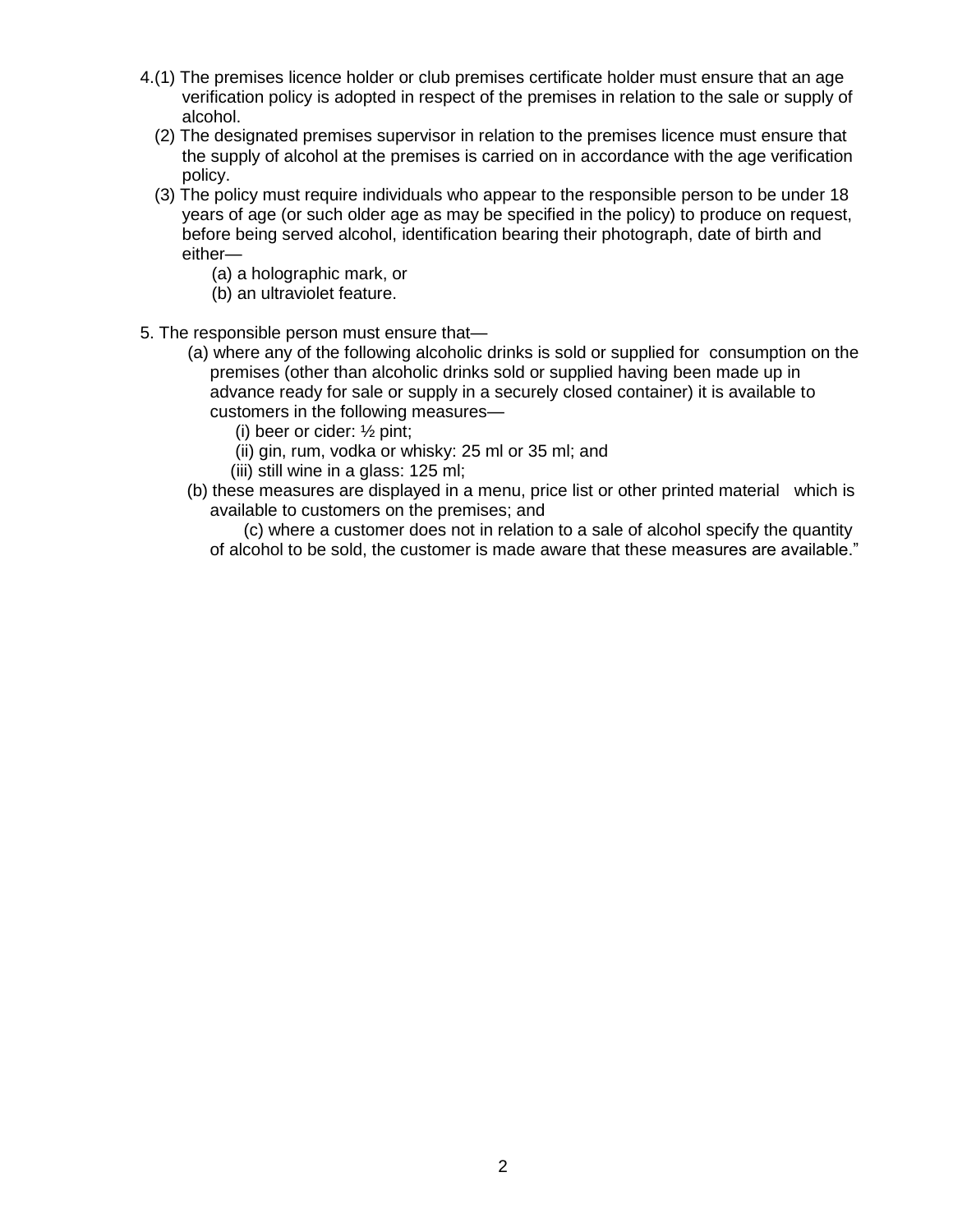## **Annex 2 - Conditions consistent with the Operating Schedule**

- 1 This Premises Licence is issued as a conversion of the following existing licence:
	- a) A Justices' Restaurant Licence authorising the sale of alcohol for consumption on the premises, issued under the Licensing Act 1964 to Alaur Rahman on 4th March 2004 by the Petty Sessional Divisional of West Herts.
- 2 All restrictions and rights attaching to the existing licence at the date of conversion (including standard conditions and expressed conditions subject to which the existing licence was issued and limitations on the use of the premises for the existing licensable activities under the existing licence by the Children and Young Persons Act 1933, the Cinematograph (Safety) Regulations 1955, the Licensing Act 1964 and the Sporting Events (Control of Alcohol Etc) Act 1985) shall apply to the same extent in relation to this Premises Licence (except only as restricted by the Licensing Act 2003) as if each such restriction or right (including standard conditions and expressed conditions subject to which the existing licence was issued and limitations on the use of the premises for the existing licensable activities under the existing licence by the Children and Young Persons Act 1933, the Cinematograph(Safety) Regulations 1955, the Licensing Act 1964, and the Sporting Events(Control of Alcohol Etc) Act 1985) were specifically and separately set out in this Premises Licence.

In these conditions:

"existing licence" means the licence referred to in condition 1(a) above

"existing licensable activities" under an existing licence means: the licensable activities authorised by the existing licence

any other licensable activities which may be carried on at the premises in respect of which the existing licence has effect (at the date of conversion), by virtue of the existence of the licence.

"the date of conversion" of an existing licence means the date on which this Premises Licence was issued

- 3 Alcohol shall not be sold or supplied except during permitted hours. In this condition, permitted hours means:
	- a) On weekdays, other than Christmas Day, Good Friday or New Year's Eve, 11:00 to 00:00
	- b) On Sundays, other than Christmas Day or New Year's Eve, 12:00 to 23:30
	- c) On Christmas Day, 12:00 to 23:30
	- d) On New Year's Eve, except on a Sunday, 11:00 to 00:00
	- e) On New Year's Eve on a Sunday, 12:00 to 23:30
	- f) On New Year's Eve from the end of permitted hours on New Year's Eve to the start of permitted hours on the following day (or, if there are no permitted hours on the following day, 00:00 on 31st December)